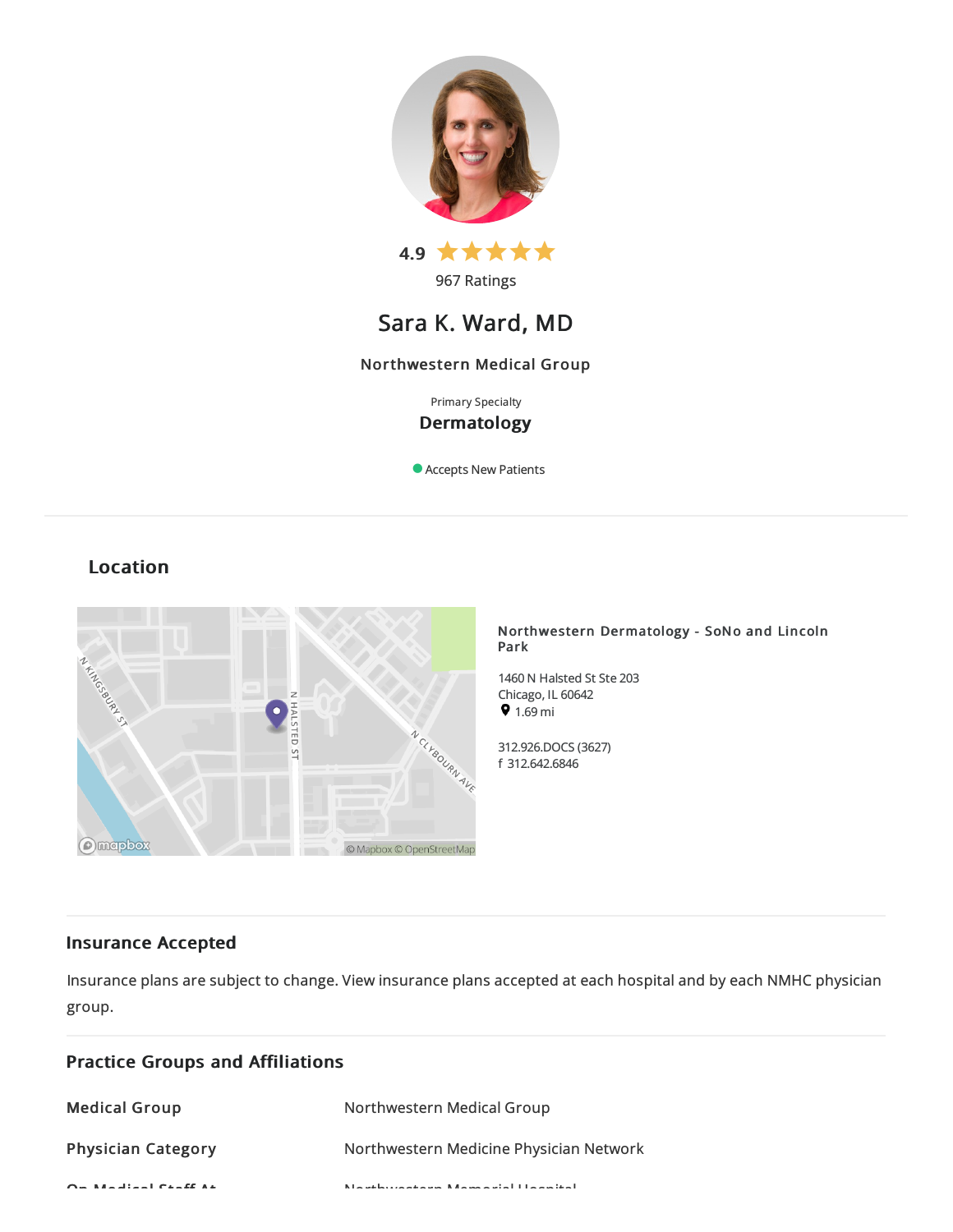# Education

| <b>Medical Education</b> | MD, University of Chicago Pritzker School of Medicine - 1994 |
|--------------------------|--------------------------------------------------------------|
| Internship               | University of Pennsylvania Health System - 1995              |
| Residency                | McGaw Medical Center of Northwestern University - 1998       |

# Board Certifications

American Board of Dermatology - Dermatology (Certified)

# Practice Focus Areas

Acne BotoxInjections (Botulinum Toxin) Chemical Peels Rosacea Warts

Eczema General Dermatology Mole Screening and Removal

### Ratings & Reviews

At Northwestern Medicine, our patient's feedback is important to us. While different care providers have their own unique strengths, we strive to be as transparent as possible with our quality of care. Read more

### Care Provider Ratings

Overall rating



Reviews From Patients 323 Reviews

AUGUST 292021

She is a professional

AUGUST 272021

### Dr. Sara Ward is the best, she is very caring, very professional in her care for me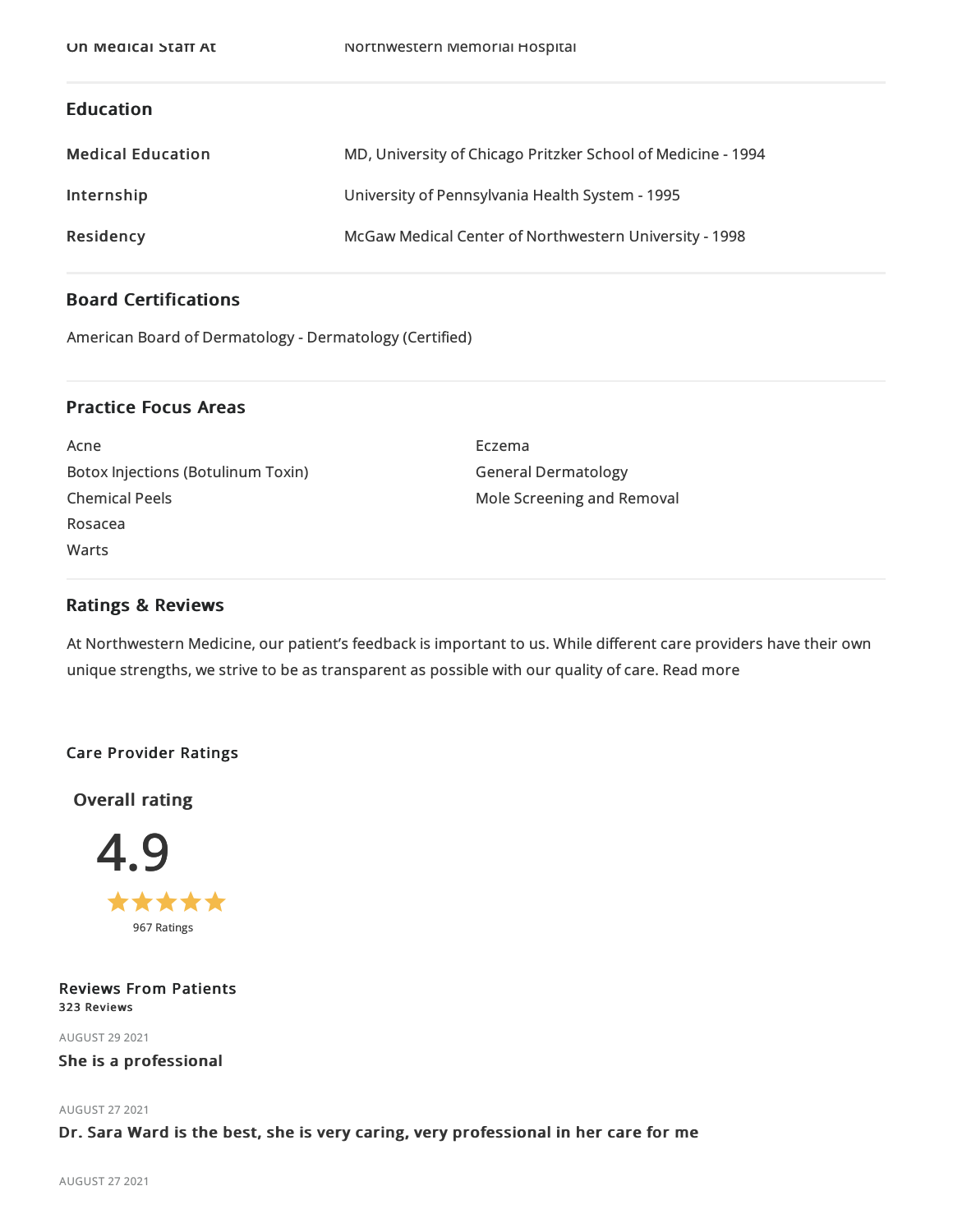## She's the best, all around.

AUGUST 242021

Knowledgeable and compassionate

#### AUGUST 242021

Dr. Ward is friendly, thorough, relatable, always provides solutions

AUGUST 232021

Thorough - excellent doctor

AUGUST 232021

Great dermatologist to work with.

AUGUST 202021

Sheââ,¬â"¢s the best.

AUGUST 202021 Skilled and straightforward.

AUGUST 172021 She listens. She's smart. She's kind.

AUGUST 162021 She's friendly, caring and very professional.

AUGUST 162021

She has always been thorough in her examination and made time to answer all questions.

### AUGUST 122021

Sheââ,¬â, ¢s a wonderful dr- thorough, listens and asks if I have questions or concerns, explains her findings, very good manner. Caring. When IACa,-a, tve had to have something removed she is skillednothing hurts and doesnââ,¬â"¢t leave an unsightly scar.

#### AUGUST 102021

Took time to listen to my concerns and I left with no unanswered questions. She was friendly as well.

### AUGUST 92021

She is wonderful

### AUGUST 92021

Dr ward is always trying her best to provide us with best results and allows us and shared all of our options.

### AUGUST 82021

She is experienced and qualified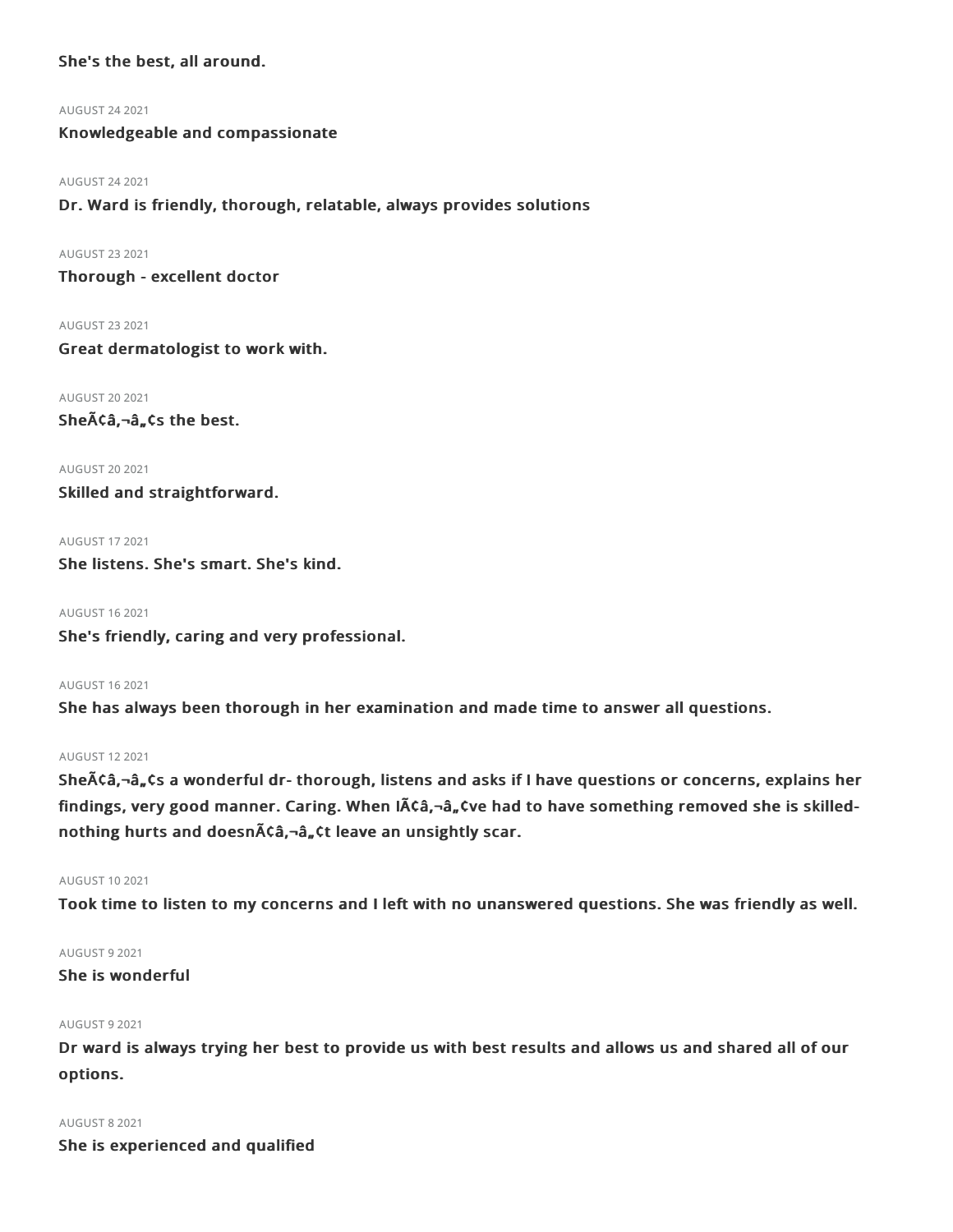#### AUGUST 52021

She $\tilde{A}$ Ca, $\tilde{a}_n$ Cs relaxed but meticulous and good to discuss the care plan with

#### AUGUST 32021

She is thorough and takes the time to really look into concern areas. She is quick to respond to questions in MyChart as well.

### AUGUST 22021

She is great

#### JULY 312021

Dr. Ward is kind and thoughtful, always taking the time to listen. She has been there for me on many levels for years now, and I couldn $\tilde{A}$ ca,-â, ¢t imagine seeing anyone else.

#### JULY 312021

Great bedside manner. Balanced in approach to medicine. Knowledgeable. Identified skin issue and appropriate referral to another great provider for Mohs procedure. Confidence that she $\bar{A}$  $\hat{c}$  $\hat{a}$ , $\hat{-a}$ , $\hat{c}$ ll manage my skin health to identify early, any issues.

#### JULY 30 2021

Dr. Ward is patient and kind and very proactive.

#### JULY 29 2021

Great, compassionate care

#### JULY 292021

Dr. Ward was very professional and thorough in her questions and examination. She was also kind and respectful for the exam and in answering my questions.

#### JULY 262021

She $\tilde{A}$ Ca, $-\hat{a}$ , Cs professional, friendly, and listens carefully.

### JULY 192021

She has provided exceptional care for me through the years. I also appreciate her squeezing me into her schedule when I needed her to look at something that was concerning.

#### JULY 192021

A very good Dr

#### JULY 132021

Listens and thorough

#### JULY 132021

Informed and caring

#### JULY 122021

The doctor is fabulous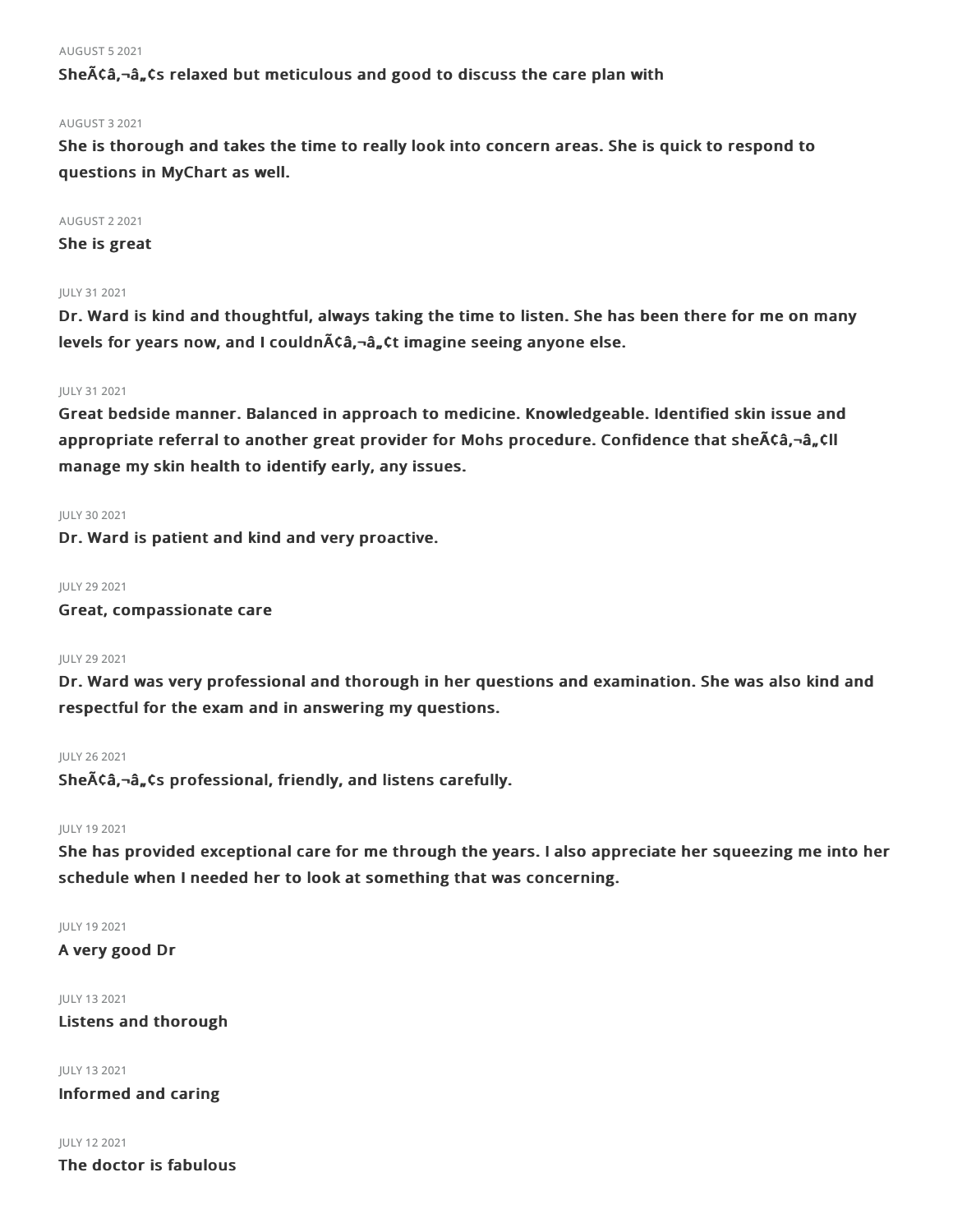JULY 122021

Dr. Ward is a highly professional and experienced physician.

#### JULY 122021

Dr Ward listens and provides thoughtful care and concern.

#### JULY 112021

Dr. Ward is the best.

#### JULY 82021

She is professional, friendly and I feel confident in her care.

#### JULY 72021

Straight forward effective

### JULY 62021

Smart. Efficient. Thorough. Good listener Kind and caring

#### JULY 12021

She is very professional and always makes you feel like you $\tilde{A}$  of  $\tilde{a}$ ,  $\tilde{a}$ ,  $\tilde{c}$  re the most important patient she has. She is very thorough

#### JUNE 30 2021

Dr. Ward is professional, thorough and efficient.

JUNE 30 2021 Excellent doctor

JUNE 29 2021

Dr. Ward is very attentive and takes the time to listen to my concerns.

JUNE 29 2021

Dr Ward is personable, responsive to questions, thorough. I have complete confidence in her skills.

### JUNE 242021

Dr Ward is the best dermatologist ever

### JUNE 22 2021

There was a mix-up regarding the time of my appointment. Dr. Ward agreed to see me even though her schedule was completely filled. I very much appreciate her consideration. The nursing staff is also very good.

### JUNE 212021

I trust and respect her.

### JUNE 192021

She is a caring, thoughtful, very professional physician. I have been under her care for a long time and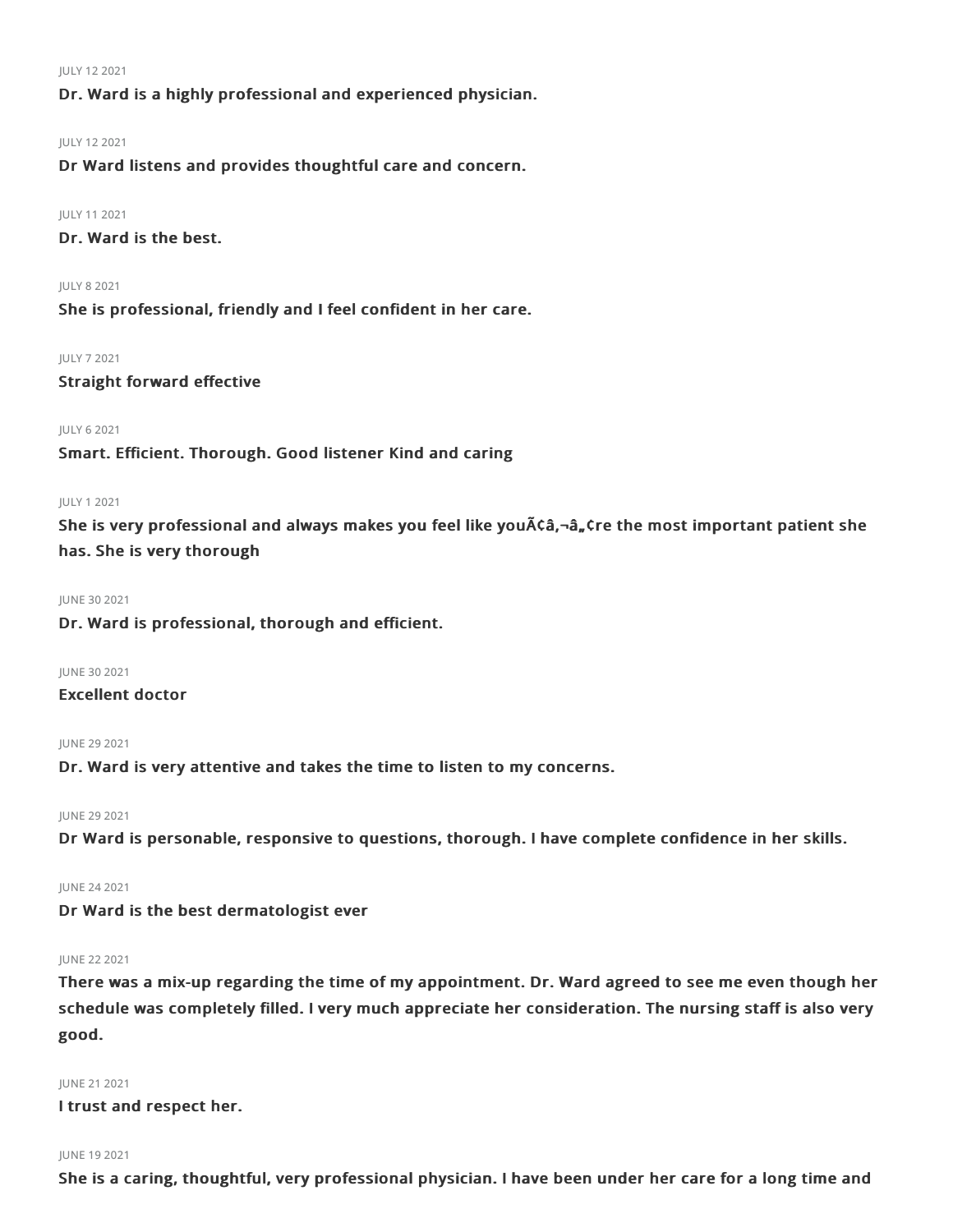### appreciate her always.

JUNE 152021

Personable and listens

JUNE 152021

She is the best!

JUNE 132021

Professional, knowledgeable and attentive to patient needs

JUNE 102021

Helpful

JUNE 102021

Very personable

JUNE 102021

Shes the best.

JUNE 8 2021 Very caring and knowledgeable

#### JUNE 82021

Dr. Ward is thoughtful, empathetic, and works to make sure her patients understand what and how she is performing her medical examinations.

JUNE 72021 She is perfect

#### JUNE 32021

Dr Ward is kind, efficient and knowledgeable. She explains treatments, procedures and plan of action. I feel very confident with her as my doctor.

JUNE 12021

Dr Ward is very professional and very caring about my health

JUNE 12021

She is nice, knowledgeable and took time with me

### JUNE 12021

Skilled, good communication, treats me with respect.

### MAY 28 2021

She listens and offers her professional opinion on every thing I ask her about. The issue is out of her realm, she has someone to refer me to who can help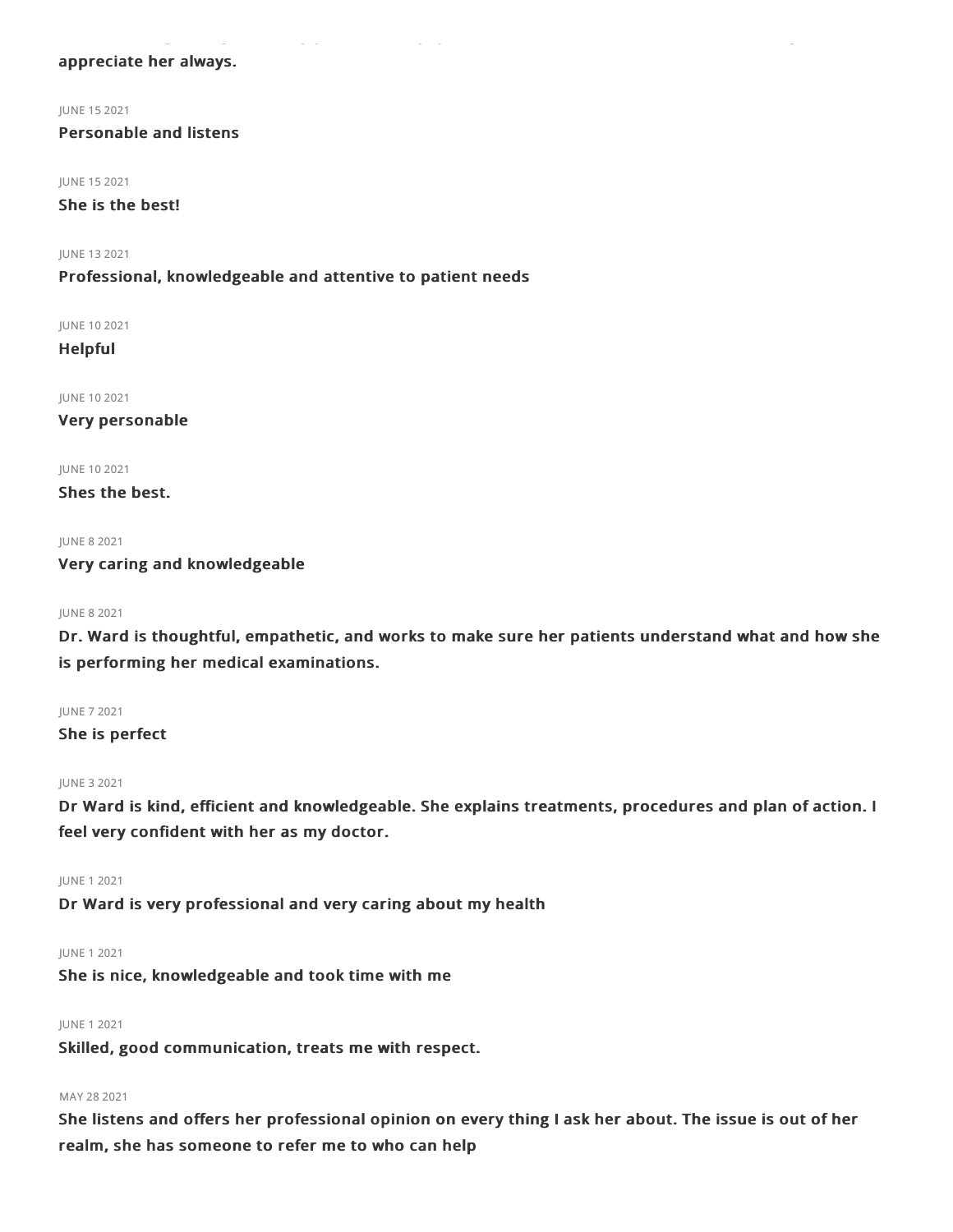#### MAY 27 2021

Dr Ward is a great doctor- she is kind and compassionate and very competent.

#### MAY 252021

She was thorough and showed concern and Care for my concerns

#### MAY 252021

She has been my doctor for such a long time. She is kind, she listens well, she is a good Dr. as well.

#### MAY 242021

Expertise, smarts, compassion

MAY 19 2021

Very competent and easy to connect to

#### MAY 172021

Excellent communication Kind Timeliness

#### MAY 142021

Dr Ward has been my doctor for years, and I completely trust her. She is always careful, kind and knowledgeable

#### MAY 132021

I love Dr. Ward. She is always so helpful, explains things well, answers all my questions, follows up on things from one appt to the next.

#### MAY 102021

Dr. Ward is great at what she does.

#### MAY 82021

Takes my health history into consideration. Kind and compassionate care. Excellent doctor.

#### MAY 62021

Very caring doctor

#### MAY 62021

She does a great job. Straightforward easy to understand thorough.

#### MAY 52021

EducAted knowledgeable accurate thorough

#### MAY 42021

She takes the time to explain issues. She has a great bedside manner, talking and distracting you as she performs procedures.

#### MAY 32021

I have been a patient of Dr. Ward $\tilde{A}$ Ca,¬ $\hat{a}$ , $\zeta$ s for 12 years; she has consistently been very thorough in her exams in checking from year to year on past skin issues, addressing new concerns, reviews in detail any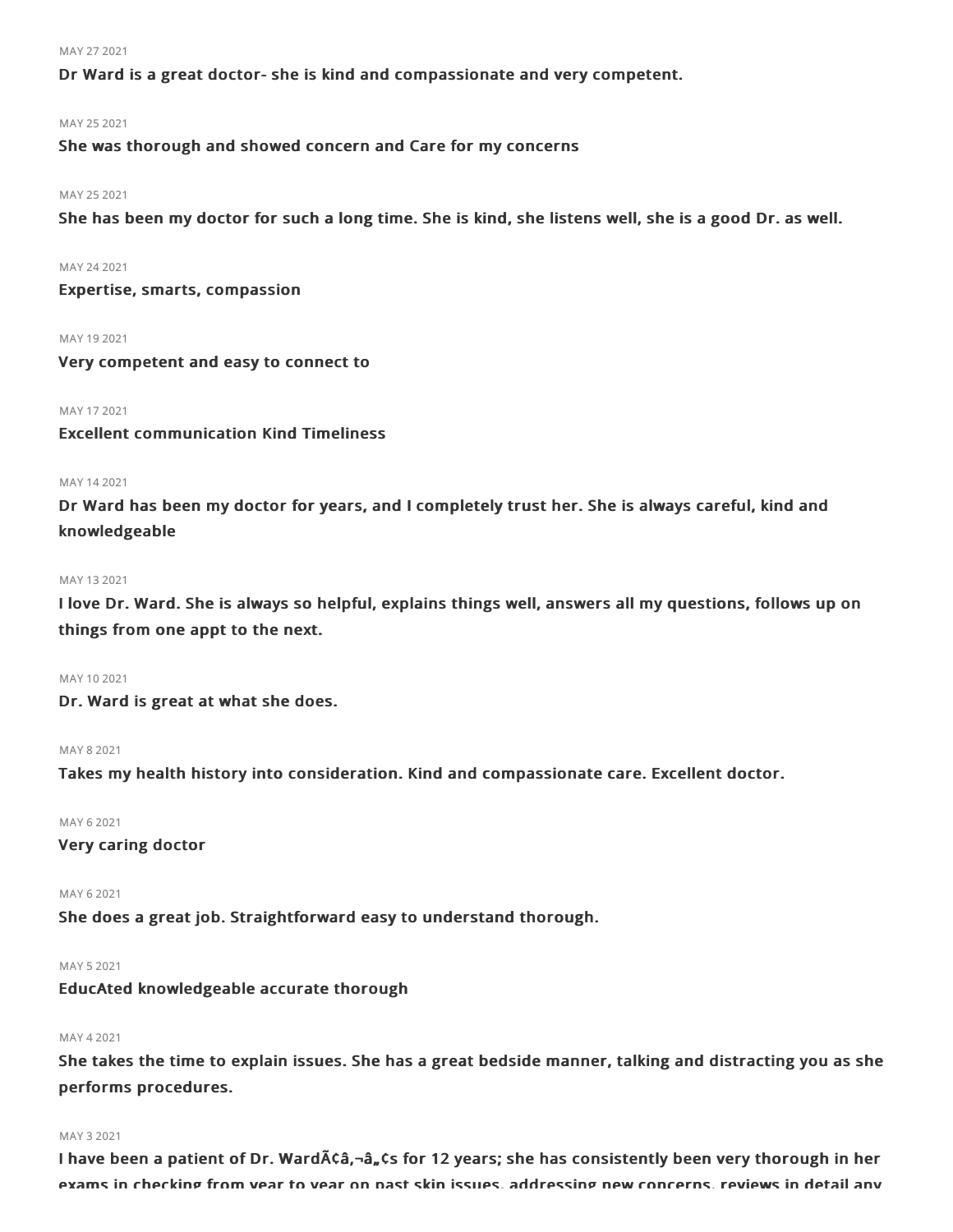procedure sheA¢â,¬â,,¢ll be doing, follow up care and asks me what questions or concerns I have and addresses them accordingly. She calls when biopsy results show that a further procedure, like Mohs surgery is needed; explains procedure and recommends specialist. Dr. Ward, while professional, is very compassionate, caring, pleasant and easy to talk to. Dr. Ward is 5 star MD!!!

exams in checking from year to year on past skin issues, addressing new concerns, reviews in detail any

#### MAY 32021

She is thorough and takes her time. Listens and remembers.

MAY 12021

very thorough and concerned

APRIL 27 2021

Efficient and knowledgeable

APRIL262021 Gone to her for years- Excellent Dr.

APRIL262021

I found Dr. Ward to be very caring and thourouh in her examination.

APRIL262021

She was super personable and kind

APRIL262021

She was thorough and nurturing

APRIL262021

Dr. Ward is kind, caring and her treatment has helped very much.

#### APRIL262021

My favorite Dr ever! Thorough, knowledgeable, gentle & kind. SheA¢â,¬â"¢s the best.

```
APRIL202021
```
Knowledgeable and compassionate care.

#### APRIL202021

Very good, perhaps too good since it $\tilde{A}$ ca,- $\hat{a}$ , cs hard to get an appointment with her for immediate needs.

#### APRIL 19 2021

Has given me correct diagnoses and treatments over the years.

### APRIL 19 2021

She is great. Only downside is the wait time to get an appt.

### APRIL152021

She is a great doctor , smart and approachable but